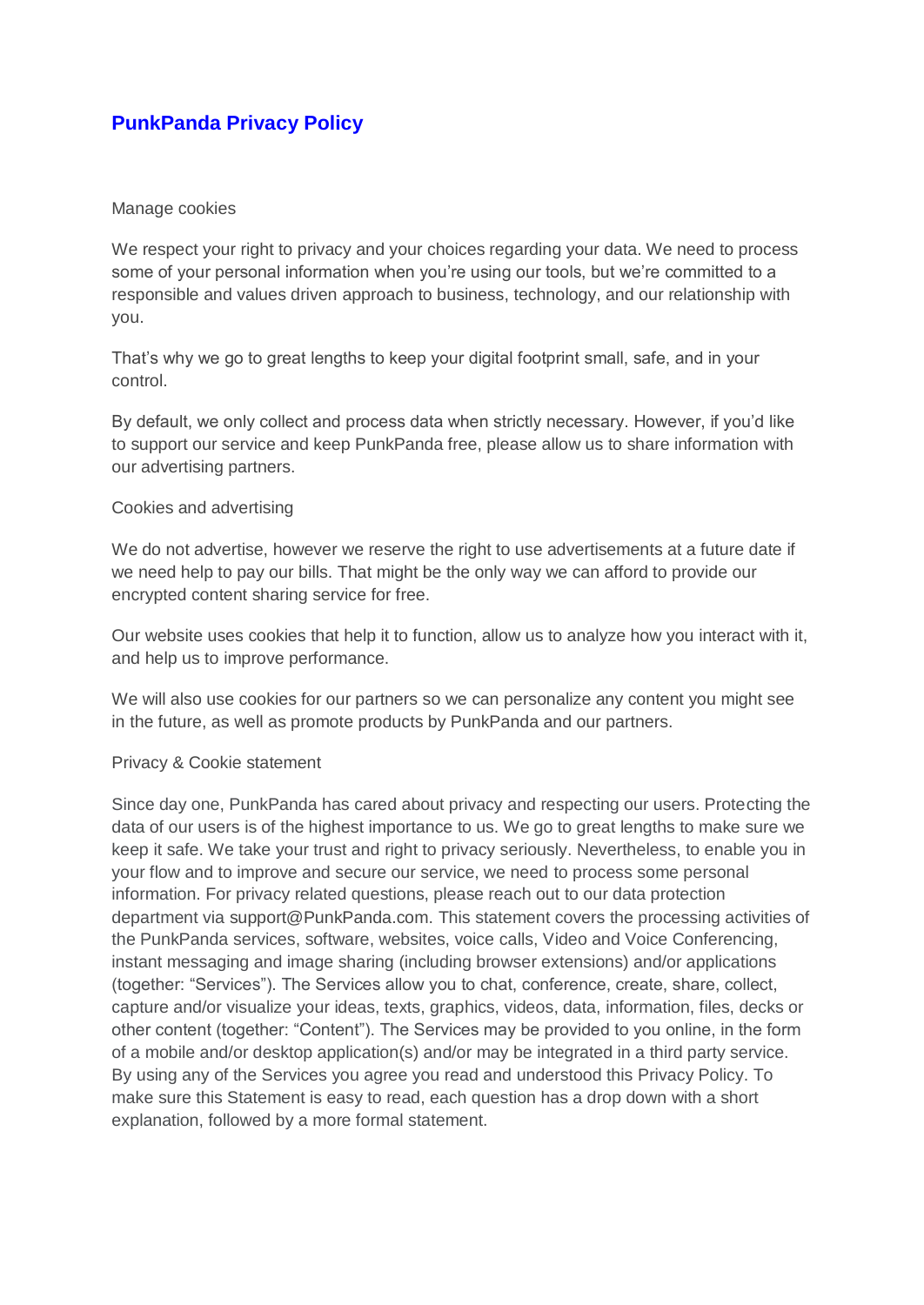What information do we collect?

We store some personal information to make your use of our Services possible. There are several ways in which we may collect personal information from you: you may submit it or we will collect it automatically through our Services. Different types of personal information may be collected depending on the way you use our Services and which Services you use. Please **check the section "What are your rights as a user"** to find out how you can change, access or delete your personal information.

# Personal information you submit

PunkPanda collects, processes or hosts:

Personal information you provide.

- **1.** Contact information: your name and your email address or the email address of the recipient(s).
- **2.** Information about yourself: age, gender, city.
- **3.** Preferences: for example, language settings or interests.
- **4.** Content and metadata: you may choose to upload or create Content which contains all sorts of personal information about you and others. Such Content also contains a filename, size and filetype.
- **5.** Personal messages: the ones you send to people along with sharing your files.

The uploader or creator(s) is responsible for the legitimacy of the Content and needs to follow ou[r](https://wetransfer.com/legal/terms) **Terms of Service**, PunkPanda only processes it to provide its Services.

### Personal information we collect by automated means.

PunkPanda also collects and uses personal information by automated means while you use our Services.

- **1.** Browser information: type of browser, language settings, country and timezone.
- **2.** Cookie or web beacon information: cookie IDs and settings and other personal information received through cookies, web beacons or pixel tags. Learn more about under section "Why and how are cookies used".
- **3.** Device information: the type of device, hardware model and operating system.
- **4.** Identification details: unique identifiers such as an IDFA (for iOS), MAC address or a UserID.
- **5.** Network information: IP-addresses and mobile network information.
- **6.** Location data: data on your geo-location. If we use your device based, precise GPS-location, we will make sure we only do so after receiving your consent.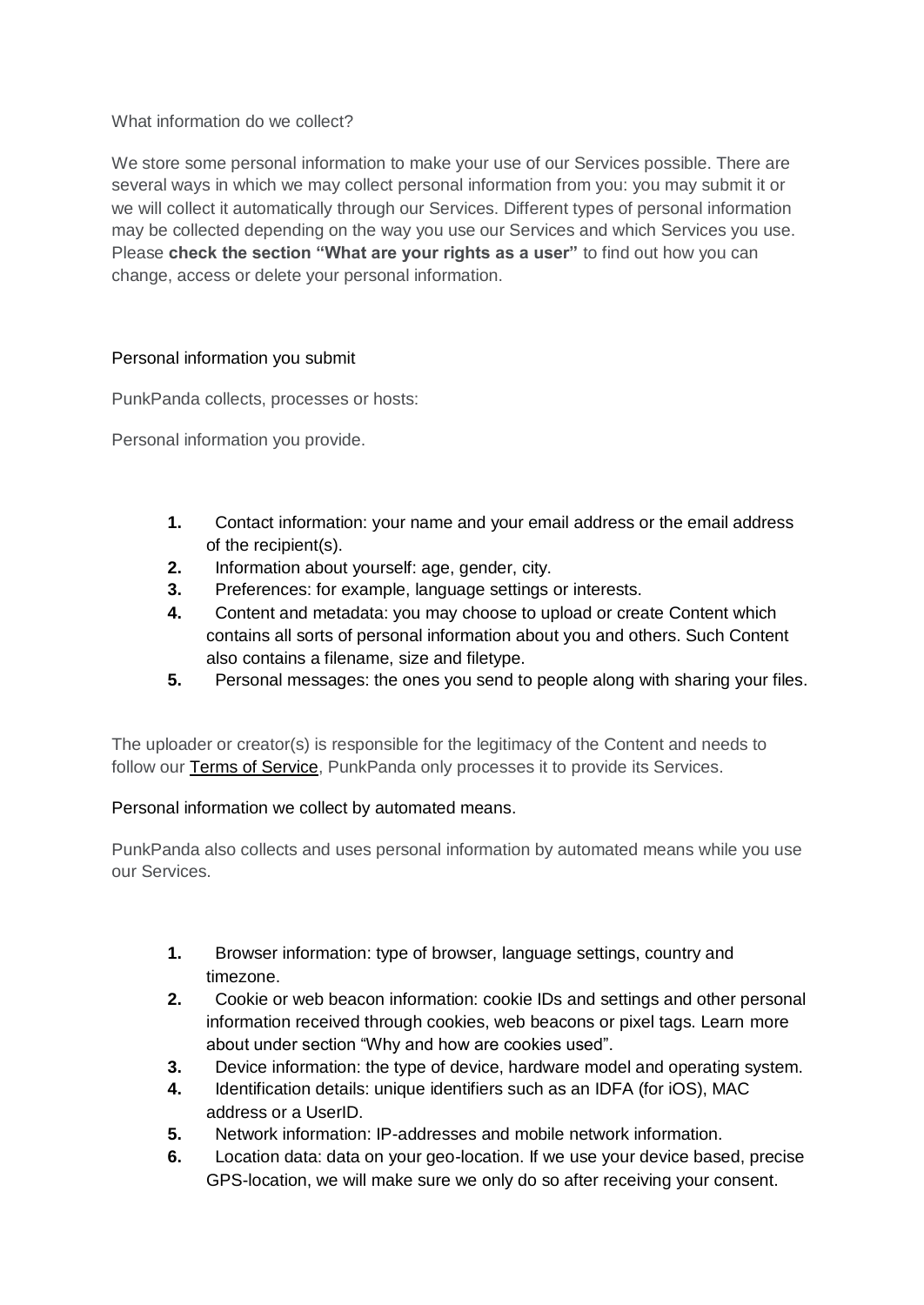**7.** Service usage: information regarding the way you interact with our Services, websites and mobile apps.

### Personal information we receive from partners

In some cases, we receive personal information from third parties, such as:

- **1.** Integration information: you can choose to integrate some of our Services with your social media or messaging services, in order to provide you with a rich messaging functionality.
- **2.** Marketing information: some partners may provide additional (aggregated) information, for instance through their Software Developer Kits (SDKs). This may contain demographic or behavioural information in order for us to personalize content, advertisements and offers and to find the right audience for our advertisements.
- **3.** Legal Information: when law enforcement agencies or courts order us to take down Content, we may initially receive personal information about you and your behaviour.

### What personal information do we collect?

We use your personal information in order to provide and improve our Services, to comply with legal obligations and to advertise our Services and to keep our Services safe and secure. Please find below how we use your personal information specifically and on what legal grounds we base the use of your personal information.

### Activities & purposes

- **1.** Service: the most important reason for using your personal information is, of course, to offer you our Services as mentioned in ou[r](https://wetransfer.com/legal/terms) [Terms of Service,](https://wetransfer.com/legal/terms) for example to create or visualize your Content or share your ideas and to let you access and use your Content across different devices.
- **2.** Support: we provide a wide range of support services to help you out whenever you're in need, for instance when you need technical assistance. If it's needed to offer support, our support team can, on your request, access your Content in order to help you out.
- **3.** Account & billing: creating and upholding your personal account for example to facilitate your address book and to enable you to access your Content across different devices, facilitating payment of your subscription fee and perform accounting, auditing & billing activities.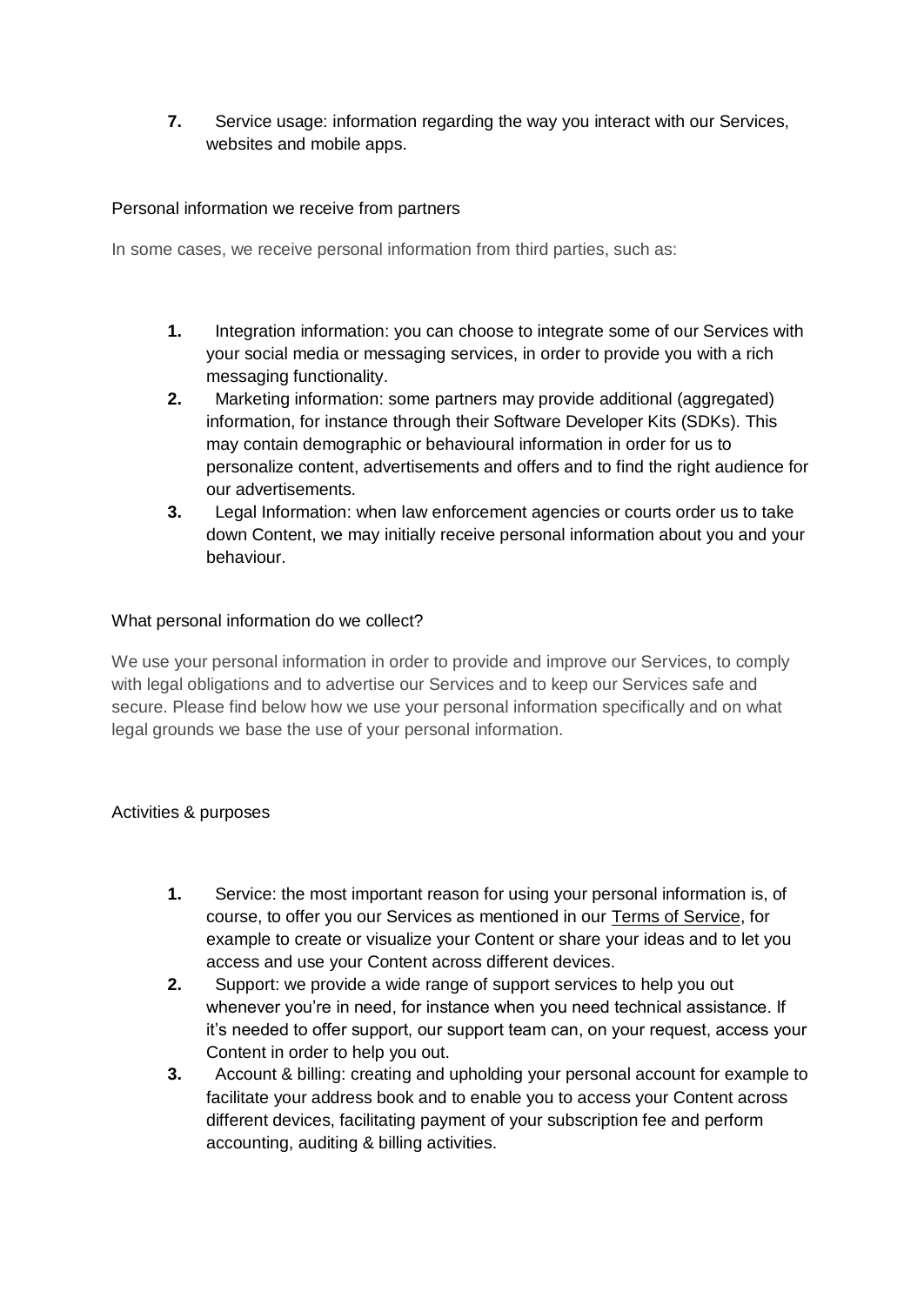- **4.** Safety, integrity & security: we follow up abuse, similar reports, complaints, fraud investigations and may investigate your compliance with our of ou[r](https://wetransfer.com/legal/terms) [Terms](https://wetransfer.com/legal/terms)  [of Services.](https://wetransfer.com/legal/terms) Furthermore, we detect & block Child Sexual Abuse Imagery (CSAI). Detection of CSAI leads to automated decisions whether such Content is potential CSAI. Cases of potential CSAI will be reported directly to law enforcement agencies. Furthermore, we protect ourselves against fraud and other illegal activities. In all these cases we maintain the right to preserve your Content and share it, together with other identifying information, with law enforcement agencies. Finally, we could use your personal information for internal control to safeguard our and your safety, integrity and security. For instance, in case of any suspicion of violations of our Terms of Services.
- **5.** Improvement & development: we evaluate the use of our Services to improve our Services, fix bugs, develop new products and services. We do this either by market research (for instance by sending out surveys) or by performing analyses (for example by tracking and bringing together your personal information across our Services or across your mobile devices). We do this in order to understand how our user base as a whole interacts with our Services, but also to review the effect of our advertisements and to improve those Services and advertisements accordingly.
- **6.** Marketing, advertisement & communication: we use your personal information for marketing and (interest based) advertising for instance by using SDKs or cookies, as well as communication. Think updates on new Services, but also personalised advertisements of PunkPanda or our partners, which we can serve on our or third party websites. In order to find the right audience for these advertisements we will look at certain segments of people. For instance, people who use similar Services as ours, people who share the same characteristics as our current users or people within a certain geolocation, such as the London area. In order to connect with our target audience, we might use sequential messaging, which is basically a form of storytelling: each time you interact with our Services on a different device, you may receive a slightly different ad in a different form, but the ads are part of the same story. Moreover, based on the way you interact with our Services through your devices, we might promote one of our (other) Services or features. Finally, we enable you to engage in any (personalised) actions, promotions or events we offer.
- **7.** Legal: in so far as necessary, we might use your personal information to defend PunkPanda in legal proceedings in relation to or as a result of your use of our Services, following a court order, abiding by any law, regulation or governmental request, cooperating with law enforcement, cooperating in fraud investigations of third parties, safeguarding national security, defense, public security, and to uphold our Terms of Services.

# Legal grounds

Each processing activity (activities and purposes above) has a valid legal ground, which is described below.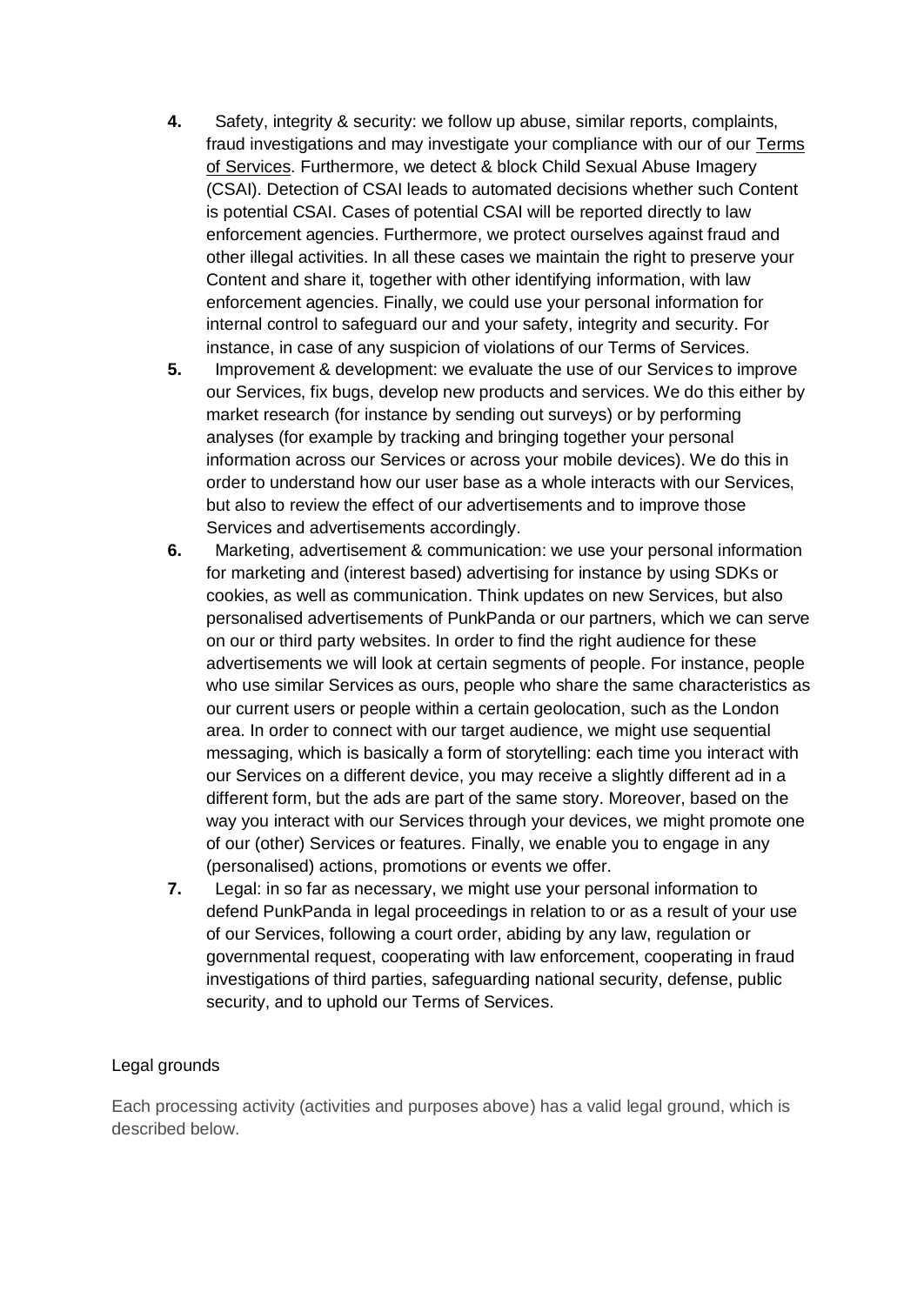- **1.** Contractual obligations with you regarding the activities and purposes mentioned under 1, 2 and 3 above. We need to process personal information to offer our Services through our websites and mobile apps, to provide (technical) support and to bill your subscription fee.
- **2.** Legal obligations: regarding the activities and purposes under 3, 4 and 7. We're legally obliged to process your personal information for accounting purposes and to respond to legal requests.
- **3.** Consent: (partially) regarding activities and purposes mentioned under 2 (e.g. accessing your Content for support) and 6, except when we communicate direct, marketing in relation to our own and similar Services to you as a paid user.
- **4.** Legitimate interests: (partially) regarding activities and purposes under 1 & 3 (e.g. to provide cross device access). For the purposes mentioned under 4 in order to provide safe Services, to prevent fraud and react against illegal use of our Services. For our innovative interests as mentioned under 5 and for our (direct) marketing, brand interests under 6 and legal & compliance interests as stated under 7. When we use your personal information based on our or a third party's legitimate interest, we will make sure to balance your rights and freedoms against said legitimate interest.

# What parties do we share your information with?

PunkPanda has several partners to operate and improve its Services. Furthermore, we may share or allow you to share your information as part of some of the Services.

- **1.** Service providers: such as our hosting provider, user support provider, IT & software providers, our payment processors, email processors and the accountant.
- **2.** People and (social) media of your choice: you may choose to share your Content with others, such as teammates, within our Services or on (social) media like Twitter.
- **3.** Law enforcement agencies or regulators: we are obliged to share your personal information in case of a legal request. In case we run across CSAI or when we're notified on other illegal Content we'll also share your personal information with law enforcement agencies.
- **4.** Business partners: we collaborate with advertising partners, marketing and communication agencies. We do this for (interest based) advertising, branding and reaching out to you. Our advertising partners implement their own tracking cookies which fall under their terms of services and privacy & cookie statement.
- **5.** Integrated services: if you decide to integrate (one of) our Services with another service (such as your social media account) we will connect that service with ours. In order to provide such service, we will need to share some of your personal information with that service. The terms and privacy & cookie statement of these third parties applies, at least for their part of the connection.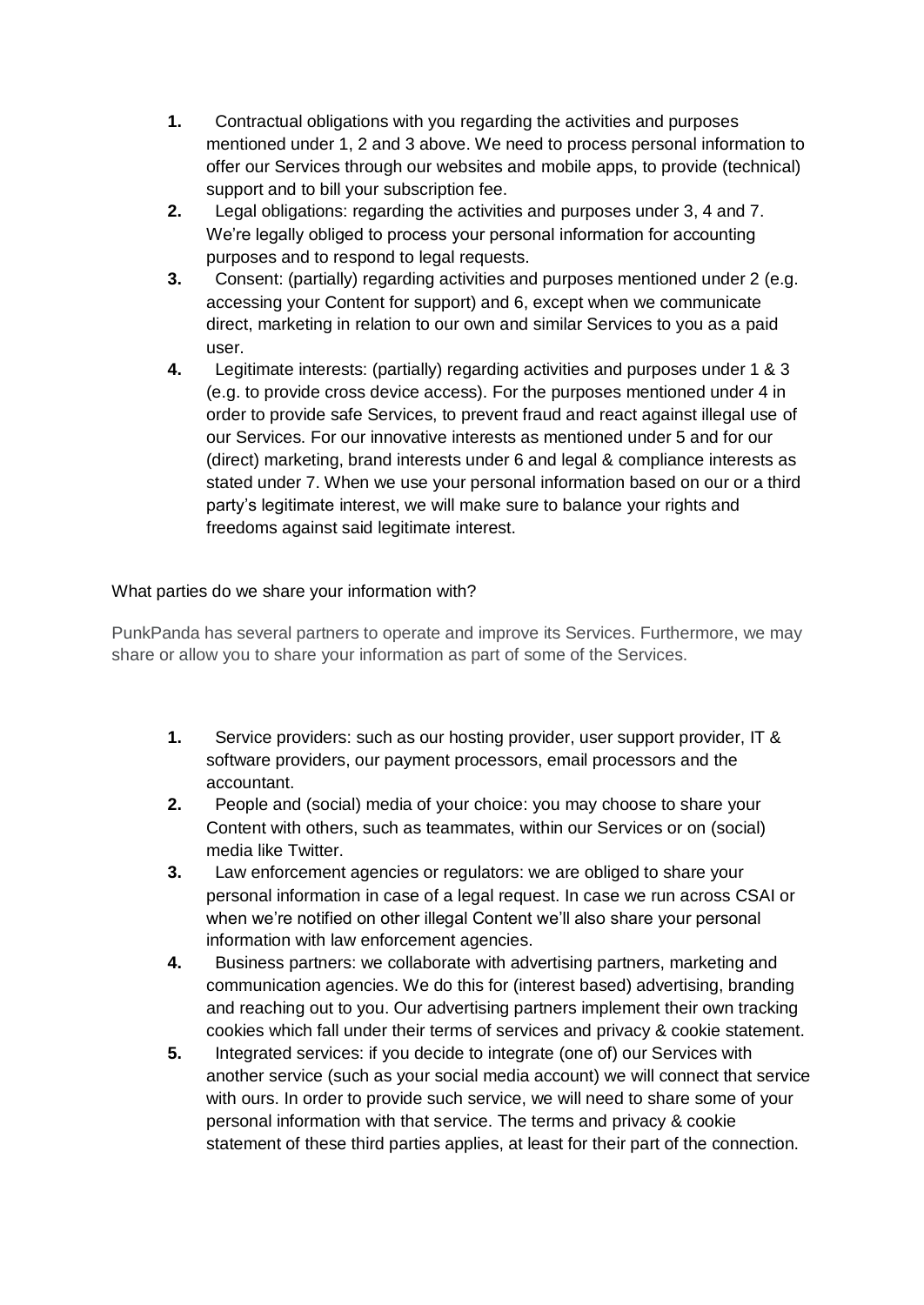**6.** PunkPanda entities: we share personal information between entities which are part of the PunkPanda group in order to provide our Services and for all purposes mentioned under "Why do we use your personal information?".

We're a global business, which means we might share or store personal information in countries outside the United Kingdom ("UK"). Those countries have different data protection laws in place. However, when we transfer and host data globally, we will make sure that appropriate safeguards are in place in order to ensure your personal information enjoys a similar level of protection as it would within the UK.

### Why and how are cookies used

We place cookies with the intention of making PunkPanda even better. We work hard to make our Services safe, beautiful and unobtrusive. Feel free to block cookies, but this may affect how well our Services work.

We place several cookies (or similar technologies, like pixels or web beacons) on your device for the purpose of facilitating your use of the Service and to find out how the Service may be improved. We or our advertising partners also place cookies on our website(s). Being a global service, these partners can vary per country. When our advertising partners place cookies, these cookies can process personal information to measure the effectiveness of the campaign.

Cookies are small text files that are stored on your computer by your browser when you visit a website. Examples of cookie purposes are: your language preferences, logging into an account, remembering login details, serving you personalised advertisements and acceptance of the Terms of Service and Privacy & Cookie Statement. Our website can place these cookies for the following purposes:

- **1.** Functional cookies are used to provide functionalities when using our Service, such as the possibility to set preferences or to remember your previous settings.
- **2.** Analytical cookies are used to optimise our Service. For example, to optimise the usability of our website by testing a new feature, to make the website more user-friendly and to analyse how you use our Service. We also use analytical cookies to stop bots and malicious behaviour like spam. When we use analytical cookies, this could include third party cookies. These third party analytical cookies process personal information.
- **3.** Advertisement cookies are used for commercial, editorial and promotional purposes. With these cookies your internet and surf behaviour can be followed over various domains and websites. Advertisement cookies are often also placed by third parties to measure the effectiveness of their advertising campaigns and to follow your internet and surf behaviour over other domains and websites where they have placed a cookie. PunkPanda does not have access to or control over personal information collected via these cookies or other features that advertisers and third parties may use. Our Privacy & Cookie Statement is therefore not applicable to these third party cookies and we refer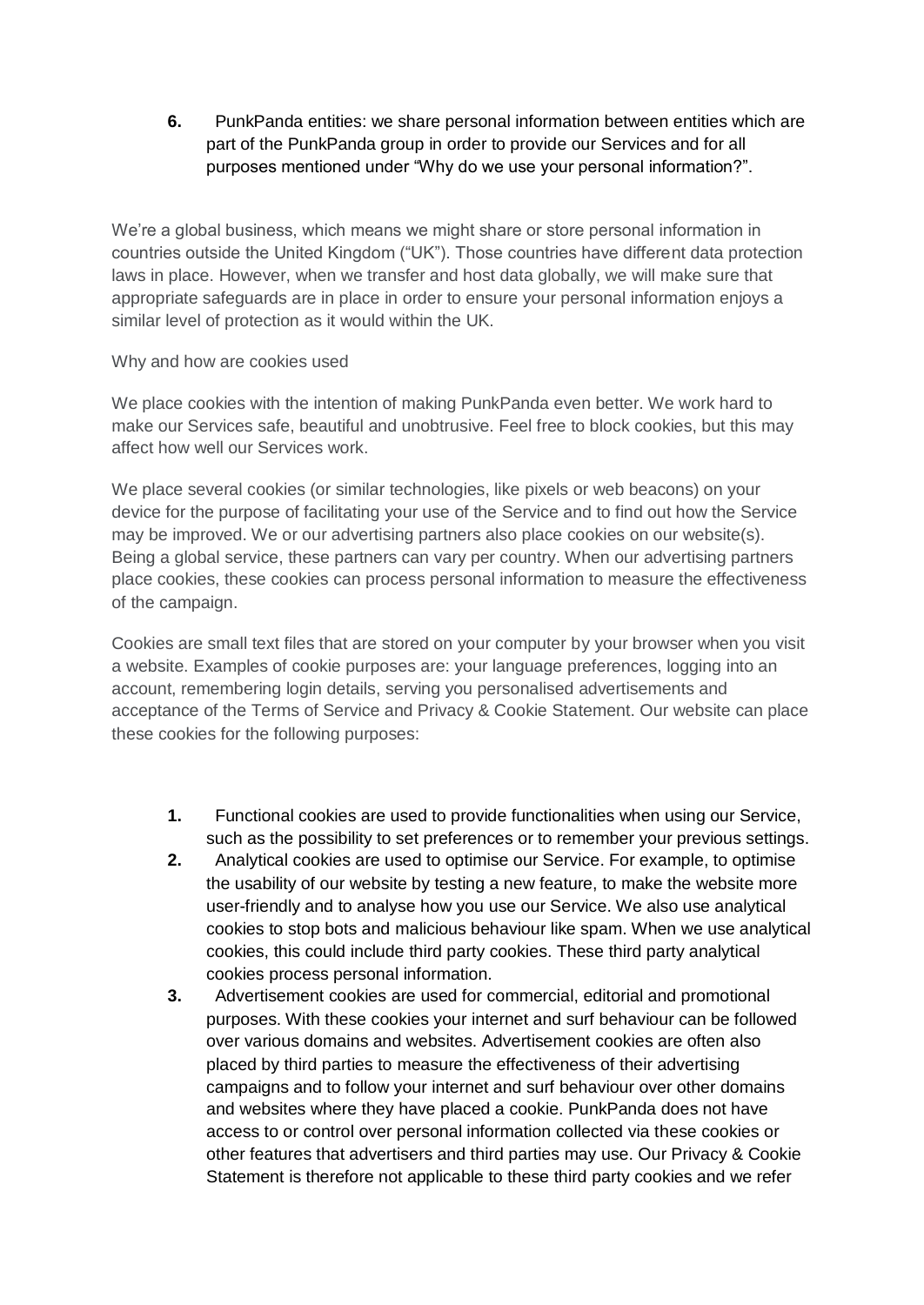you to third parties' Privacy Statements to read how they handle personal information.

**4.** Pixel tags or web beacons are a piece of code embedded on the website that collects personal information about users' engagement on that web page. The use of a pixel allows us to record, for example, that a user has visited a particular web page or clicked on a particular advertisement. The pixel also allows us to see from which previous website or channel a user arrived at our website.

# Can you use PunkPanda for private or sensitive content?

We treat your Content with respect. We don't provide any public search function, catalogue or listing to find Content. We trust you understand that in order to fulfill our moral responsibility to reduce the spread of Child Sexual Abuse Imagery (CSAI), we do use automated systems to detect such Content. We may be obliged to delete your Content when we receive a legal request.

Please be mindful when distributing download/ access links - whoever it is passed on to or has access to a download/access link can access or download the Content. For extra security and confidentiality, you might want to use our feature to protect your files with a password (if available).

### What retention procedures are in place

The retention period for your personal information depends on which Service you use and it depends on which category of personal information we're talking about. Always check out the website(s) or app(s) of the Service(s) for the specific information on retention periods.

# Personal information

PunkPanda retains your personal information as long as necessary to provide our Services to you (e.g. upholding your user account), to conduct our business activities and fulfill our legitimate interests, such as providing safe and secure services, to fix bugs and to reach out to you, to comply with applicable laws (e.g. retaining financial information for 7 years for tax purposes in certain jurisdictions) and legal requests and to resolve (legal) disputes.

### Files you transfer

**When using PunkPanda Encrypted Content Sharing your Content will be deleted after 24 hours unless you have a Pro account in which case your transfer data is stored by default until the expiry date you set manually.** After this period, a file is automatically deleted from our servers. The personal information that accompanies your transfer is kept for a maximum of 12 months. Such personal information is only accessible to very few people within PunkPanda, those that need it to perform their job, for example to provide you with support. When data is older than 12 months, we scrub it from the database, pseudonymise or anonymise it for analysis. Pseudonomising your personal information means that we do not use your email address or IP address for analytical purposes but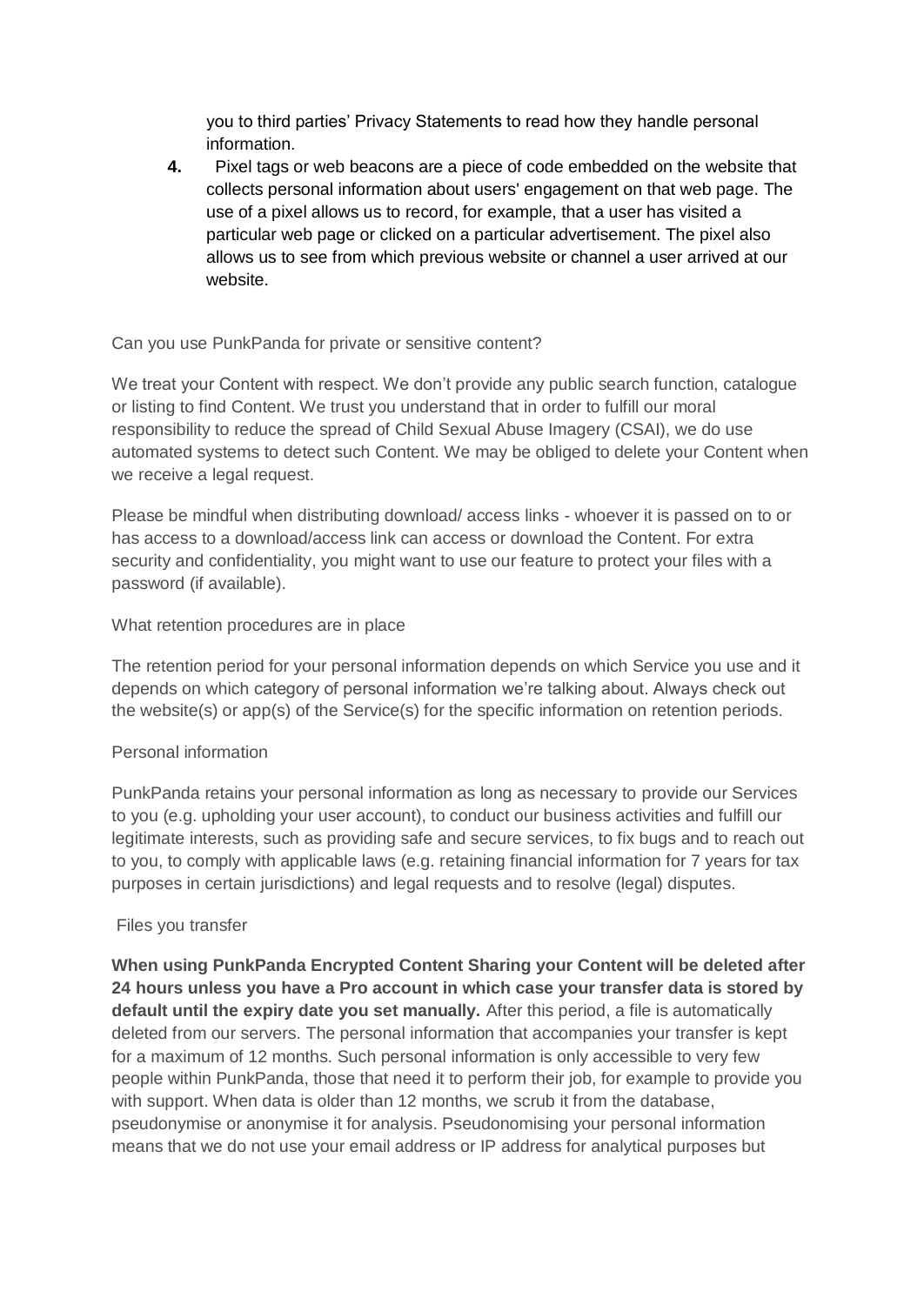create a random pseudonym for both and use that pseudonym instead. That way we don't have to handle directly identifiable personal information.

Content you create, use, store or share through the Services other than file sharing

The Content you create, use, store or share on our Services, other than our File Sharing Service, is, in principle, retained until you stop interacting with our Service(s), when you delete your Content from the Service(s), when you delete the Service(s) from your device(s) or when you delete your account. Always check out the website(s) or app(s) of the Service(s) you use for specific information.

How safe is it to use PunkPanda?

PunkPanda takes technical and organisational measures to protect your personal information against loss or other forms of unlawful processing.

We make sure that personal information is only accessible by those who need access to do their job and that they are properly authorised. That means we keep logs of who has access to personal information, we limit the amount of people that have access, and we make sure that personal information can only be read, copied, modified or removed by properly authorised staff. We monitor internal activity to ensure the safety and accuracy of personal information.

PunkPanda staff are required to conduct themselves in a manner consistent with the company's guidelines regarding confidentiality, ethics, and appropriate usage of personal information.

**During an upload, while it's stored on our servers and during a download, Content is encrypted and only sent over a secure connection (https). The servers we use to store your Content for you are GDPR compliant and secure.**

What are your rights as a user?

If you need more info on your personal information, please let us know. We may ask for proof of identity. If you change your mind and no longer want us to process your personal information, let us know.

You can ask PunkPanda to:

- **1.** access, receive a copy of or correct your personal information;
- **2.** in certain cases, erase your personal information, block or restrict our use of it;
- **3.** in certain cases, send your personal information to other third parties.